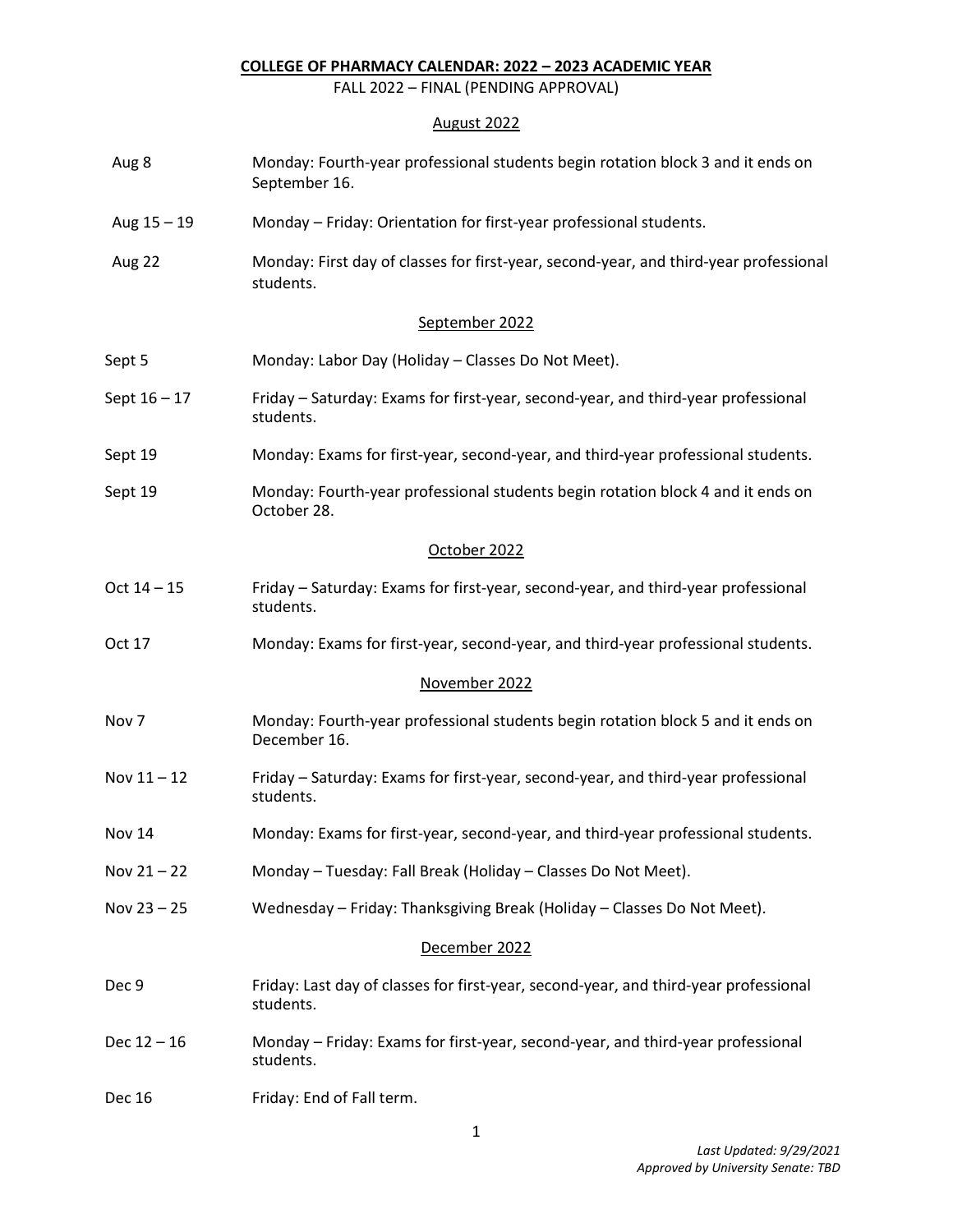**COLLEGE OF PHARMACY CALENDAR: 2022 – 2023 ACADEMIC YEAR**

SPRING 2023 – FINAL (PENDING APPROVAL)

## December 2022

| <b>Dec 19</b>    | Monday: Fourth-year professional students begin rotation block 6 and it ends on<br>January 27.     |
|------------------|----------------------------------------------------------------------------------------------------|
|                  | January 2023                                                                                       |
| Jan 9            | Monday: First day of classes for first-year, second-year, and third-year professional<br>students. |
| Jan 16           | Monday: Martin Luther King Jr. Day (Holiday - Classes Do Not Meet).                                |
|                  | February 2023                                                                                      |
| Feb $3 - 4$      | Friday – Saturday: Exams for first-year, second-year, and third-year professional<br>students.     |
| Feb 6            | Monday: Exams for first-year, second-year, and third-year professional students.                   |
| Feb 6            | Monday: Fourth-year professional students begin rotation block 7 and it ends on<br>March 17.       |
|                  | <b>March 2023</b>                                                                                  |
| Mar $3 - 4$      | Friday - Saturday: Exams for first-year, second-year, and third-year professional<br>students.     |
| Mar <sub>6</sub> | Monday: Exams for first-year, second-year, and third-year professional students.                   |
| Mar $13 - 17$    | Monday - Friday: Spring Break (Classes Do Not Meet).                                               |
| Mar 20           | Monday: Fourth-year professional students begin rotation block 8 and it ends on<br>April 28.       |
|                  | <b>April 2023</b>                                                                                  |
| Apr $14 - 15$    | Friday – Saturday: Exams for first-year, second-year, and third-year professional<br>students.     |
| Apr 17           | Monday: Exams for first-year, second-year, and third-year professional students.                   |
| Apr 28           | Friday: Last day of classes for first-year, second-year, and third-year professional<br>students.  |
|                  | May 2023                                                                                           |
| May $1 - 5$      | Monday - Friday: Exams for first-year, second-year, and third-year professional<br>students.       |
| May 5            | Friday: Class of 2023 graduation day.                                                              |